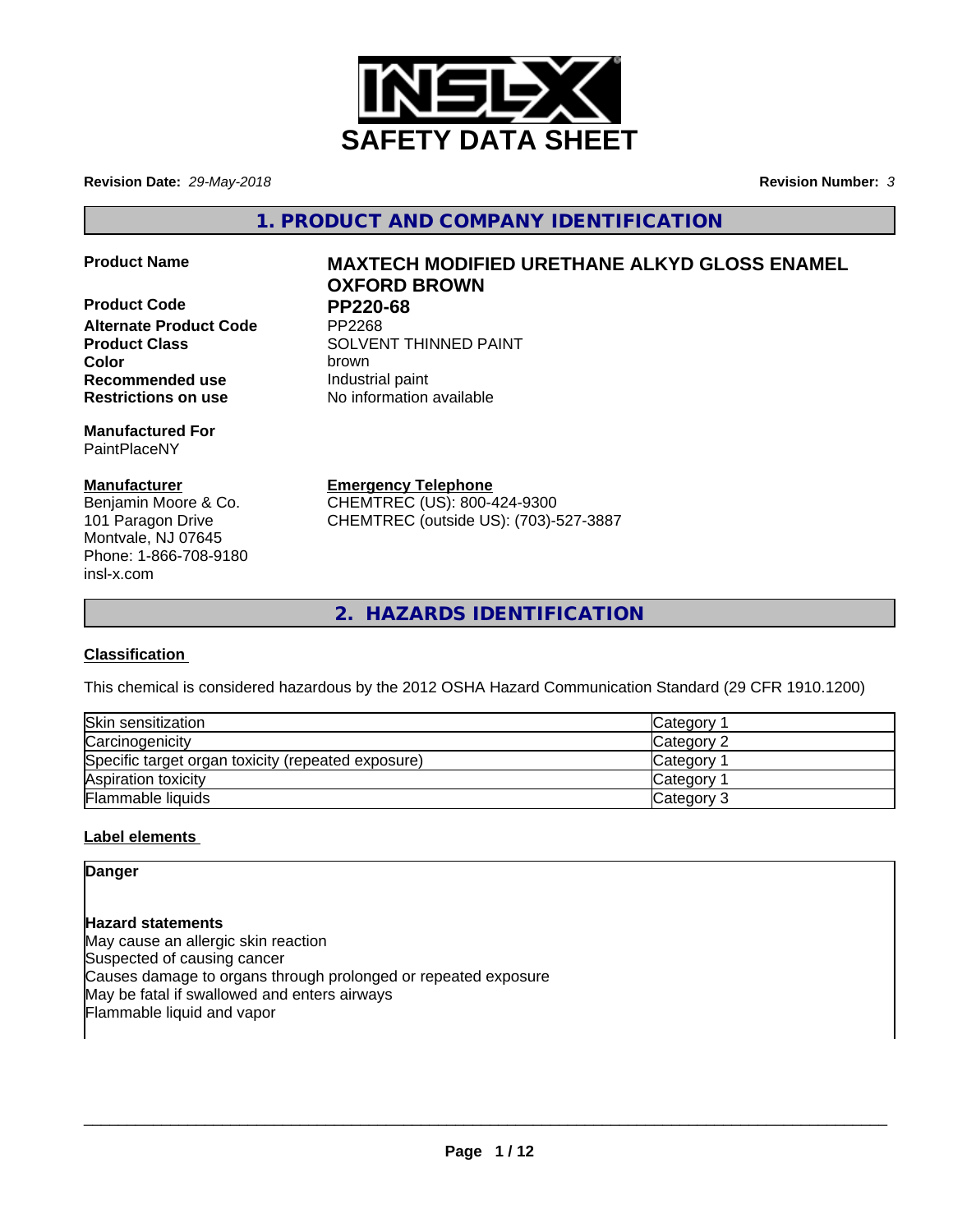## \_\_\_\_\_\_\_\_\_\_\_\_\_\_\_\_\_\_\_\_\_\_\_\_\_\_\_\_\_\_\_\_\_\_\_\_\_\_\_\_\_\_\_\_\_\_\_\_\_\_\_\_\_\_\_\_\_\_\_\_\_\_\_\_\_\_\_\_\_\_\_\_\_\_\_\_\_\_\_\_\_\_\_\_\_\_\_\_\_\_\_\_\_ PP220-68 - **MAXTECH MODIFIED URETHANE ALKYD GLOSS ENAMEL OXFORD BROWN**



**Appearance** liquid

**Odor** solvent

# **Precautionary Statements - Prevention**

Obtain special instructions before use Do not handle until all safety precautions have been read and understood Use personal protective equipment as required Contaminated work clothing should not be allowed out of the workplace Wear protective gloves Do not breathe dust/fume/gas/mist/vapors/spray Wash face, hands and any exposed skin thoroughly after handling Do not eat, drink or smoke when using this product Keep away from heat, hot surfaces, sparks, open flames and other ignition sources. No smoking Keep container tightly closed Ground/bond container and receiving equipment Use explosion-proof electrical/ventilating/lighting/equipment Use only non-sparking tools Take precautionary measures against static discharge

# **Precautionary Statements - Response**

IF exposed or concerned: Get medical advice/attention **Skin** If skin irritation or rash occurs: Get medical advice/attention Wash contaminated clothing before reuse IF ON SKIN (or hair): Remove/Take off immediately all contaminated clothing. Rinse skin with water/shower **Ingestion** IF SWALLOWED: Immediately call a POISON CENTER or doctor/physician Do NOT induce vomiting **Fire** In case of fire: Use CO2, dry chemical, or foam for extinction

### **Precautionary Statements - Storage**

Store locked up Store in a well-ventilated place. Keep cool

### **Precautionary Statements - Disposal**

Dispose of contents/container to an approved waste disposal plant

### **Hazards not otherwise classified (HNOC)**

Rags, steel wool or waste soaked with this product may spontaneously catch fire if improperly discarded

### **Other information**

No information available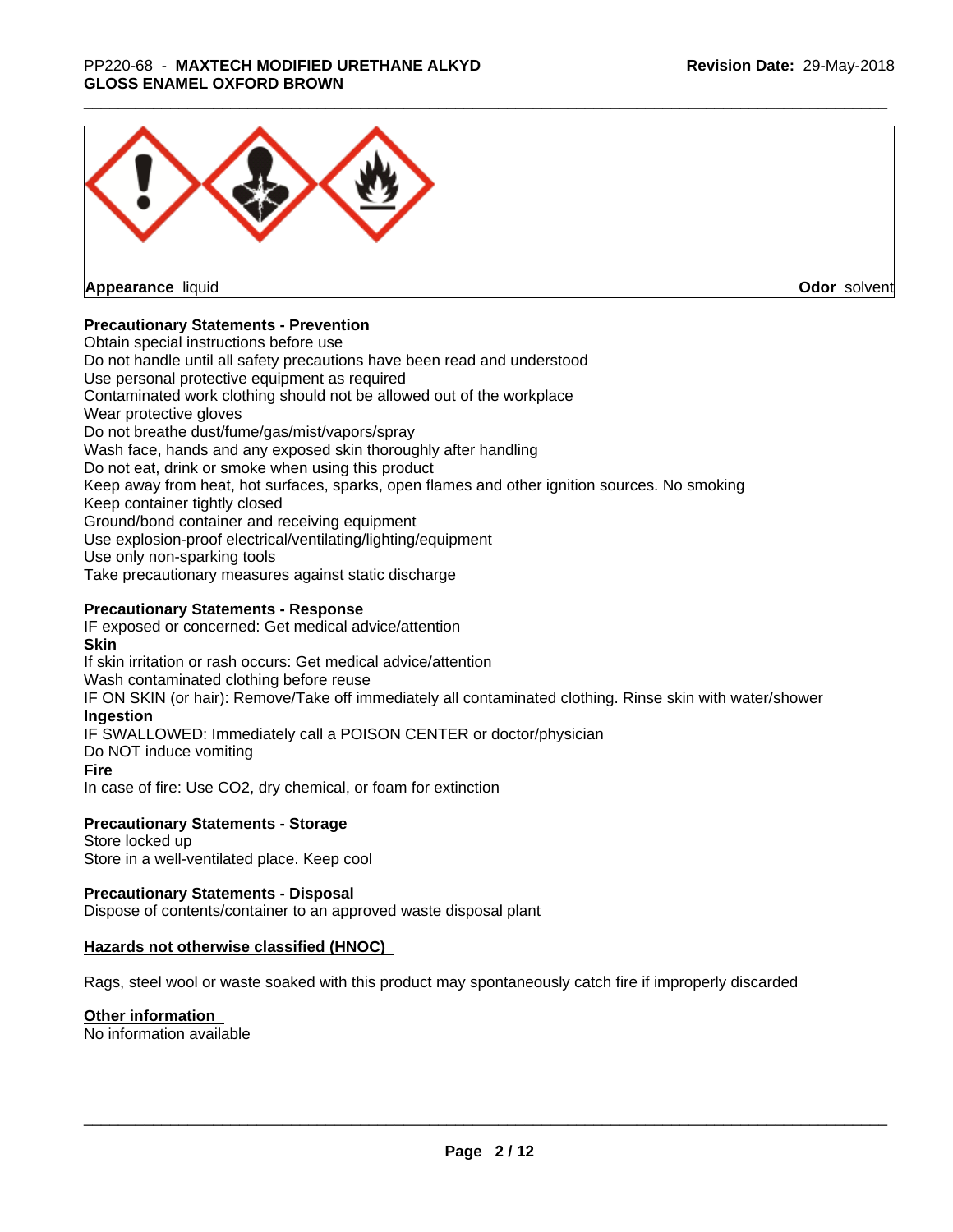# **3. COMPOSITION/INFORMATION ON INGREDIENTS**

| <b>Chemical name</b>                       | <b>CAS No.</b> | Weight-% |
|--------------------------------------------|----------------|----------|
| Stoddard solvent                           | 8052-41-3      | 30       |
| Limestone                                  | 1317-65-3      | 10       |
| Kaolin                                     | 1332-58-7      | 10       |
| Iron oxide                                 | 1309-37-1      |          |
| Distillates, petroleum, hydrotreated light | 64742-47-8     |          |
| Carbon black                               | 1333-86-4      | 0.5      |
| Methyl ethyl ketoxime                      | 96-29-7        | 0.5      |
| Cobalt bis(2-ethylhexanoate)               | 136-52-7       | 0.5      |
| Ethyl benzene                              | $100 - 41 - 4$ | 0.5      |
| Titanium dioxide                           | 13463-67-7     | 0.5      |

|                                                  | 4. FIRST AID MEASURES                                                                                                                                                                                                               |
|--------------------------------------------------|-------------------------------------------------------------------------------------------------------------------------------------------------------------------------------------------------------------------------------------|
| <b>General Advice</b>                            | If symptoms persist, call a physician. Show this safety data sheet to the doctor in<br>attendance.                                                                                                                                  |
| <b>Eye Contact</b>                               | Immediately flush with plenty of water. After initial flushing, remove any contact<br>lenses and continue flushing for at least 15 minutes. Keep eye wide open while<br>rinsing. If symptoms persist, call a physician.             |
| <b>Skin Contact</b>                              | Wash off immediately with soap and plenty of water while removing all<br>contaminated clothes and shoes. If skin irritation persists, call a physician. Wash<br>clothing before reuse. Destroy contaminated articles such as shoes. |
| <b>Inhalation</b>                                | Move to fresh air. If symptoms persist, call a physician.<br>If not breathing, give artificial respiration. Call a physician immediately.                                                                                           |
| Ingestion                                        | Clean mouth with water and afterwards drink plenty of water. Do not induce<br>vomiting without medical advice. Never give anything by mouth to an unconscious<br>person. Consult a physician.                                       |
| <b>Protection Of First-Aiders</b>                | Use personal protective equipment.                                                                                                                                                                                                  |
| <b>Most Important</b><br><b>Symptoms/Effects</b> | May cause allergic skin reaction.                                                                                                                                                                                                   |
| <b>Notes To Physician</b>                        | Treat symptomatically.                                                                                                                                                                                                              |
|                                                  |                                                                                                                                                                                                                                     |

**5. FIRE-FIGHTING MEASURES**

| <b>Suitable Extinguishing Media</b>                                    | Foam, dry powder or water. Use extinguishing measures<br>that are appropriate to local circumstances and the<br>surrounding environment.     |
|------------------------------------------------------------------------|----------------------------------------------------------------------------------------------------------------------------------------------|
| <b>Protective Equipment And Precautions For</b><br><b>Firefighters</b> | As in any fire, wear self-contained breathing apparatus<br>pressure-demand, MSHA/NIOSH (approved or equivalent)<br>and full protective gear. |
| <b>Specific Hazards Arising From The Chemical</b>                      | Combustible material. Closed containers may rupture if                                                                                       |
|                                                                        |                                                                                                                                              |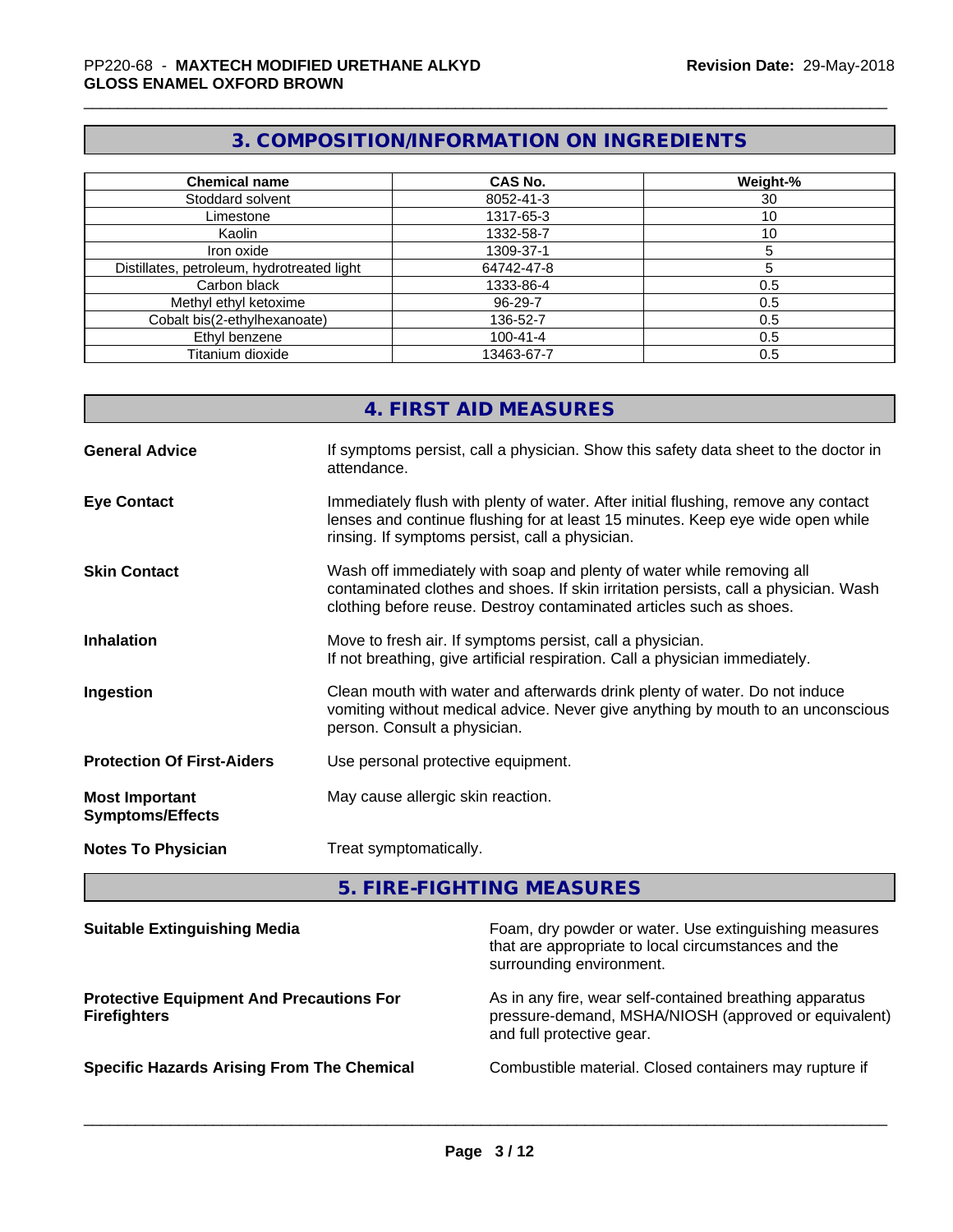|                                                                                                                       | exposed to fire or extreme heat. Keep product and empty<br>container away from heat and sources of ignition. Thermal<br>decomposition can lead to release of irritating gases and<br>vapors. |
|-----------------------------------------------------------------------------------------------------------------------|----------------------------------------------------------------------------------------------------------------------------------------------------------------------------------------------|
| <b>Sensitivity To Mechanical Impact</b>                                                                               | No.                                                                                                                                                                                          |
| <b>Sensitivity To Static Discharge</b>                                                                                | Yes                                                                                                                                                                                          |
| <b>Flash Point Data</b><br>Flash Point (°F)<br>Flash Point (°C)<br><b>Method</b><br><b>Flammability Limits In Air</b> | 104<br>40<br><b>PMCC</b>                                                                                                                                                                     |
| Lower flammability limit:<br><b>Upper flammability limit:</b>                                                         | Not available<br>Not available                                                                                                                                                               |
| <b>NFPA</b><br>Health: 1<br><b>Flammability: 2</b>                                                                    | <b>Instability: 0</b><br><b>Special: Not Applicable</b>                                                                                                                                      |
| <b>NFPA Legend</b>                                                                                                    |                                                                                                                                                                                              |

- 0 Not Hazardous
- 1 Slightly
- 2 Moderate
- 3 High
- 4 Severe

*The ratings assigned are only suggested ratings, the contractor/employer has ultimate responsibilities for NFPA ratings where this system is used.*

*Additional information regarding the NFPA rating system is available from the National Fire Protection Agency (NFPA) at www.nfpa.org.*

# **6. ACCIDENTAL RELEASE MEASURES**

| Use personal protective equipment. Remove all sources of ignition.                                                                                                                                                                                                                                         |
|------------------------------------------------------------------------------------------------------------------------------------------------------------------------------------------------------------------------------------------------------------------------------------------------------------|
| Prevent further leakage or spillage if safe to do so. Do not allow material to<br>contaminate ground water system. Prevent product from entering drains. Do not<br>flush into surface water or sanitary sewer system. Local authorities should be<br>advised if significant spillages cannot be contained. |
| See Section 12 for additional Ecological Information.                                                                                                                                                                                                                                                      |
| Dam up. Soak up with inert absorbent material. Pick up and transfer to properly<br>labeled containers. Clean contaminated surface thoroughly.                                                                                                                                                              |
|                                                                                                                                                                                                                                                                                                            |

# **7. HANDLING AND STORAGE**

**Handling** Use only in area provided with appropriate exhaust ventilation. Do not breathe vapors or spray mist. Wear personal protective equipment. Take precautionary measures against static discharges. To avoid ignition of vapors by static electricity discharge, all metal parts of the equipment must be grounded. Keep away from open flames, hot surfaces and sources of ignition.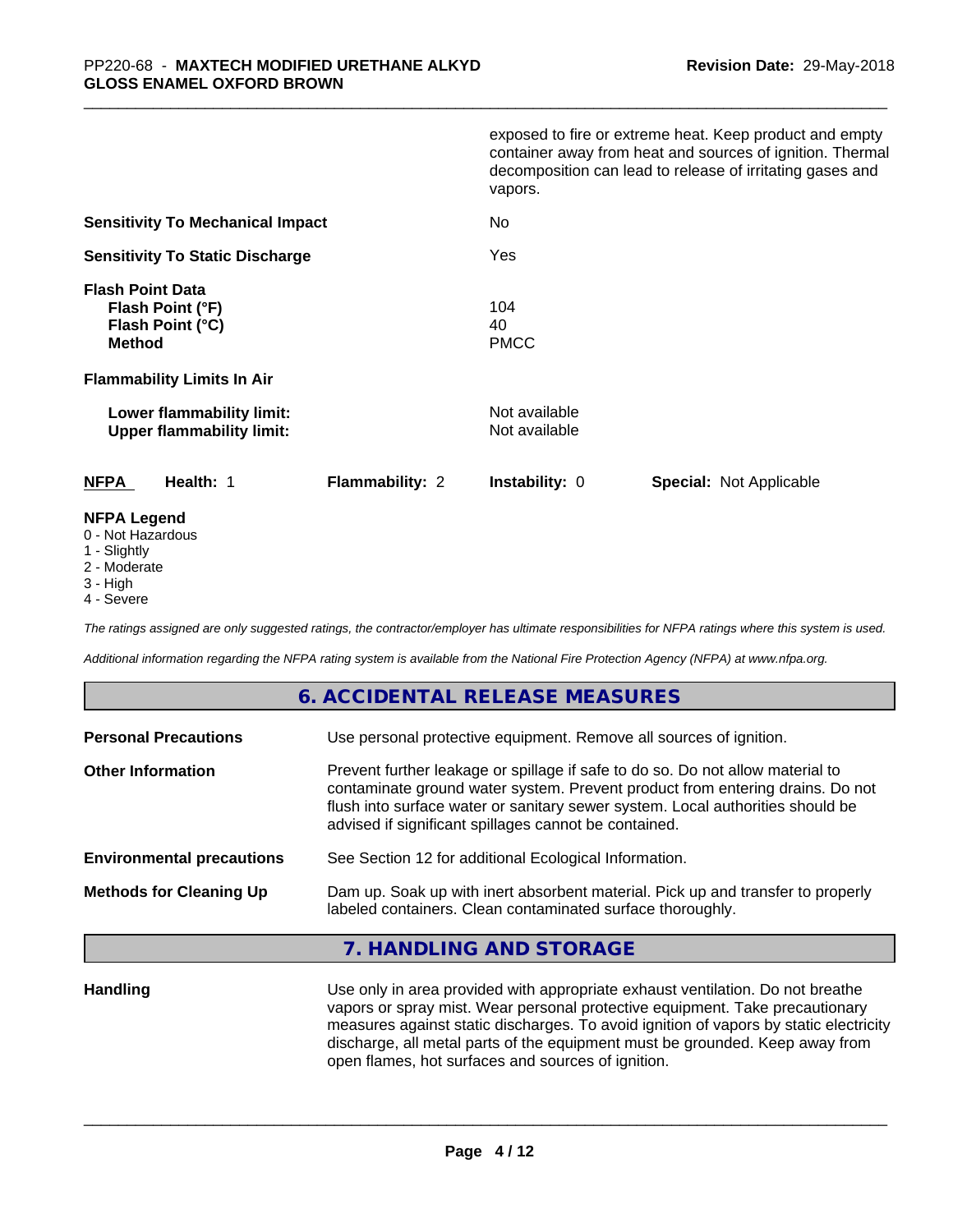| <b>Storage</b>                | Keep containers tightly closed in a dry, cool and well-ventilated place. Keep away<br>from heat. Keep away from open flames, hot surfaces and sources of ignition.<br>Keep in properly labeled containers. Keep out of the reach of children. |
|-------------------------------|-----------------------------------------------------------------------------------------------------------------------------------------------------------------------------------------------------------------------------------------------|
|                               | <b>DANGER</b> - Rags, steel wool or waste soaked with this product may<br>spontaneously catch fire if improperly discarded. Immediately after use, place<br>rags, steel wool or waste in a sealed water-filled metal container.               |
| <b>Incompatible Materials</b> | Incompatible with strong acids and bases and strong oxidizing agents.                                                                                                                                                                         |

# **8. EXPOSURE CONTROLS / PERSONAL PROTECTION**

### **Exposure Limits**

| <b>Chemical name</b> | <b>ACGIH TLV</b>            | <b>OSHA PEL</b>                  |
|----------------------|-----------------------------|----------------------------------|
| Stoddard solvent     | 100 ppm - TWA               | 500 ppm - TWA                    |
|                      |                             | 2900 mg/m <sup>3</sup> - TWA     |
| Limestone            | N/E                         | 15 mg/m $3$ - TWA                |
|                      |                             | $5 \text{ mg/m}^3$ - TWA         |
| Kaolin               | 2 mg/m <sup>3</sup> - TWA   | 15 mg/m $3$ - TWA                |
|                      |                             | $5$ mg/m <sup>3</sup> - TWA      |
| Iron oxide           | $5$ mg/m <sup>3</sup> - TWA | 10 mg/m $3$ - TWA                |
|                      |                             | 15 mg/m <sup>3</sup> - TWA Rouge |
|                      |                             | 5 mg/m <sup>3</sup> - TWA Rouge  |
| Carbon black         | $3$ mg/m <sup>3</sup> - TWA | $3.5 \text{ mg/m}^3$ - TWA       |
| Ethyl benzene        | 20 ppm - TWA                | 100 ppm - TWA                    |
|                      |                             | 435 mg/m $3$ - TWA               |
| Titanium dioxide     | 10 mg/m $3$ - TWA           | 15 mg/m <sup>3</sup> - TWA       |

### **Legend**

ACGIH - American Conference of Governmental Industrial Hygienists Exposure Limits OSHA - Occupational Safety & Health Administration Exposure Limits N/E - Not Established

**Engineering Measures** Ensure adequate ventilation, especially in confined areas.

# **Personal Protective Equipment**

| <b>Eye/Face Protection</b><br><b>Skin Protection</b><br><b>Respiratory Protection</b> | Safety glasses with side-shields.<br>Long sleeved clothing. Protective gloves.<br>In operations where exposure limits are exceeded, use a NIOSH approved<br>respirator that has been selected by a technically qualified person for the specific<br>work conditions. When spraying the product or applying in confined areas, wear a<br>NIOSH approved respirator specified for paint spray or organic vapors. |
|---------------------------------------------------------------------------------------|----------------------------------------------------------------------------------------------------------------------------------------------------------------------------------------------------------------------------------------------------------------------------------------------------------------------------------------------------------------------------------------------------------------|
| <b>Hygiene Measures</b>                                                               | Avoid contact with skin, eyes and clothing. Remove and wash contaminated<br>clothing before re-use. Wash thoroughly after handling. When using do not eat,<br>drink or smoke.                                                                                                                                                                                                                                  |

# **9. PHYSICAL AND CHEMICAL PROPERTIES**

**Appearance** liquid and **a liquid contract of the set of the set of the set of the set of the set of the set of the set of the set of the set of the set of the set of the set of the set of the set of the set of the set of Odor** solvent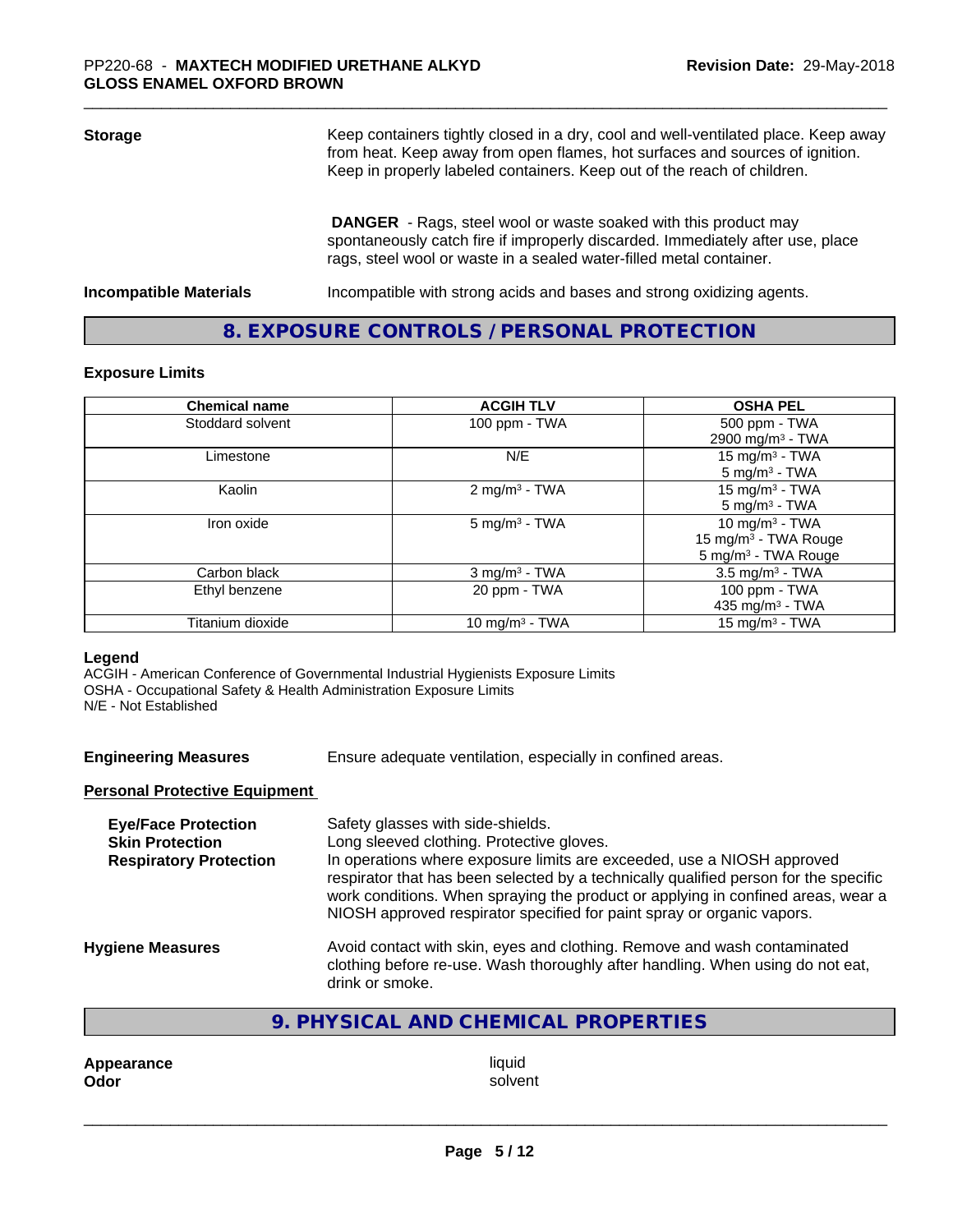**Odor Threshold**<br> **Density (Ibs/gal)**<br> **Density (Ibs/gal)**<br> **No information available**<br>  $8.95 - 9.05$ **Density (Ibs/gal)** 8.95 - 9.05<br> **Specific Gravity** 8.95 - 1.06 - 1.08 **Specific Gravity**<br>pH **Viscosity (cps)** No information available **Solubility(ies)** No information available in the solution of the solution of the solution available in the solution of the solution of the solution of the solution of the solution of the solution of the solution of the so **Water solubility** No information available **Evaporation Rate No information available No information available Vapor pressure @20 °C (kPa)** No information available **Vapor density No information available No information available Wt. % Solids** 65 - 75 **Vol. % Solids** 50 - 60 **Wt. % Volatiles** 25 - 35<br> **Vol. % Volatiles** 25 - 35 **Vol. % Volatiles VOC Regulatory Limit (g/L)** <340 **Boiling Point (°F)** 279 **Boiling Point (°C)** 137 **Freezing Point (°F)** The state of the Monometer No information available **Freezing Point (°C)** No information available **Flash Point (°F)** 104 **Flash Point (°C)** 40 **Method** PMCC **Flammability (solid, gas)** Not applicable **Upper flammability limit:**<br> **Lower flammability limit:** No information available **Lower flammability limit:**<br> **Autoignition Temperature (°F)** No information available<br>
No information available **Autoignition Temperature (°F) Autoignition Temperature (°C)** No information available **Decomposition Temperature (°F)** No information available **Decomposition Temperature (°C)** No information available **Partition coefficient** and the settlement of the No information available

**No information available** 

# **10. STABILITY AND REACTIVITY**

| Stable under normal conditions. Hazardous polymerisation<br>does not occur.<br>Keep away from open flames, hot surfaces, static<br>electricity and sources of ignition.<br>Incompatible with strong acids and bases and strong<br>oxidizing agents.<br>Thermal decomposition can lead to release of irritating<br>gases and vapors. | <b>Reactivity</b>                       | Not Applicable                       |
|-------------------------------------------------------------------------------------------------------------------------------------------------------------------------------------------------------------------------------------------------------------------------------------------------------------------------------------|-----------------------------------------|--------------------------------------|
|                                                                                                                                                                                                                                                                                                                                     | <b>Chemical Stability</b>               |                                      |
|                                                                                                                                                                                                                                                                                                                                     | <b>Conditions to avoid</b>              |                                      |
|                                                                                                                                                                                                                                                                                                                                     | <b>Incompatible Materials</b>           |                                      |
|                                                                                                                                                                                                                                                                                                                                     | <b>Hazardous Decomposition Products</b> |                                      |
|                                                                                                                                                                                                                                                                                                                                     | Possibility of hazardous reactions      | None under normal conditions of use. |

# **11. TOXICOLOGICAL INFORMATION**

**Product Information**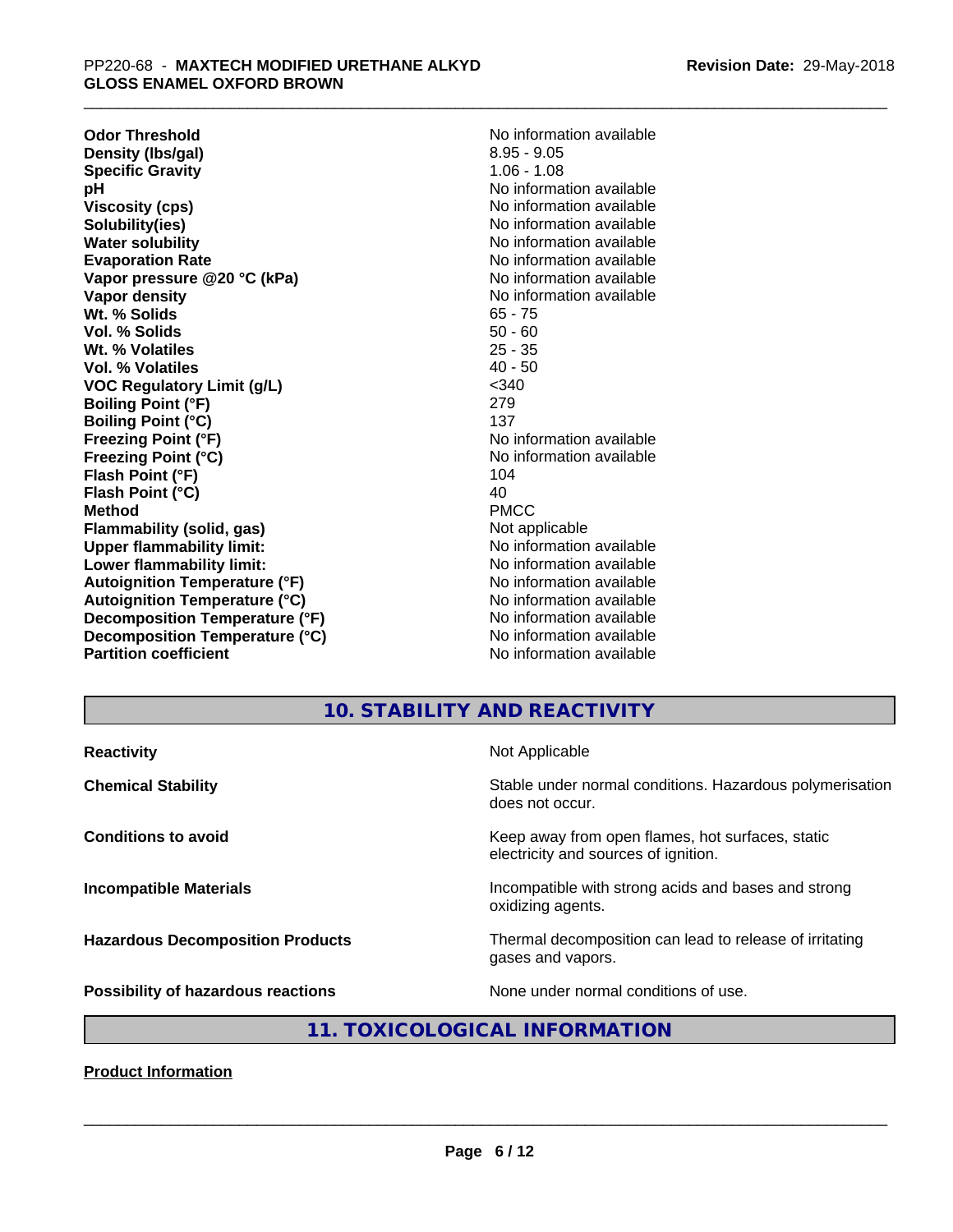| Information on likely routes of exposure |                                                                                                                                                                                                                                      |  |  |
|------------------------------------------|--------------------------------------------------------------------------------------------------------------------------------------------------------------------------------------------------------------------------------------|--|--|
| <b>Principal Routes of Exposure</b>      | Eye contact, skin contact and inhalation.                                                                                                                                                                                            |  |  |
| <b>Acute Toxicity</b>                    |                                                                                                                                                                                                                                      |  |  |
| <b>Product Information</b>               | Repeated or prolonged exposure to organic solvents may lead to permanent brain<br>and nervous system damage. Intentional misuse by deliberately concentrating and<br>inhaling vapors may be harmful or fatal.                        |  |  |
|                                          | Symptoms related to the physical, chemical and toxicological characteristics                                                                                                                                                         |  |  |
| <b>Symptoms</b>                          | No information available.                                                                                                                                                                                                            |  |  |
|                                          | Delayed and immediate effects as well as chronic effects from short and long-term exposure                                                                                                                                           |  |  |
| Eye contact                              | Contact with eyes may cause irritation.                                                                                                                                                                                              |  |  |
| <b>Skin contact</b>                      | May cause skin irritation and/or dermatitis. Prolonged skin contact may defat the<br>skin and produce dermatitis.                                                                                                                    |  |  |
| Ingestion                                | Ingestion may cause irritation to mucous membranes. Small amounts of this<br>product aspirated into the respiratory system during ingestion or vomiting may<br>cause mild to severe pulmonary injury, possibly progressing to death. |  |  |
| <b>Inhalation</b>                        | High vapor / aerosol concentrations are irritating to the eyes, nose, throat and<br>lungs and may cause headaches, dizziness, drowsiness, unconsciousness, and<br>other central nervous system effects.                              |  |  |
| <b>Sensitization</b>                     | May cause an allergic skin reaction.                                                                                                                                                                                                 |  |  |
| <b>Neurological Effects</b>              | No information available.                                                                                                                                                                                                            |  |  |
| <b>Mutagenic Effects</b>                 | No information available.                                                                                                                                                                                                            |  |  |
| <b>Reproductive Effects</b>              | No information available.                                                                                                                                                                                                            |  |  |
| <b>Developmental Effects</b>             | No information available.                                                                                                                                                                                                            |  |  |
| <b>Target organ effects</b>              | No information available.                                                                                                                                                                                                            |  |  |
| <b>STOT - repeated exposure</b>          | No information available.                                                                                                                                                                                                            |  |  |
| <b>STOT - single exposure</b>            | No information available.                                                                                                                                                                                                            |  |  |
| <b>Other adverse effects</b>             | No information available.                                                                                                                                                                                                            |  |  |
| <b>Aspiration Hazard</b>                 | May be harmful if swallowed and enters airways. Small amounts of this product<br>aspirated into the respiratory system during ingestion or vomiting may cause mild<br>to severe pulmonary injury, possibly progressing to death.     |  |  |

### **Numerical measures of toxicity**

**The following values are calculated based on chapter 3.1 of the GHS document**

| <b>ATEmix (oral)</b> | 191321 mg/kg |  |
|----------------------|--------------|--|
| ATEmix (dermal)      | 177506 mg/kg |  |

# **Component Information**

# **Acute Toxicity**

**Stoddard solvent** LD50 Oral: > 5,000 mg/kg (Rat) LD50 Dermal: > 3160 mg/kg (Rabbit) LC50 Inhalation (Vapor): > 6.1 mg/L (Rat)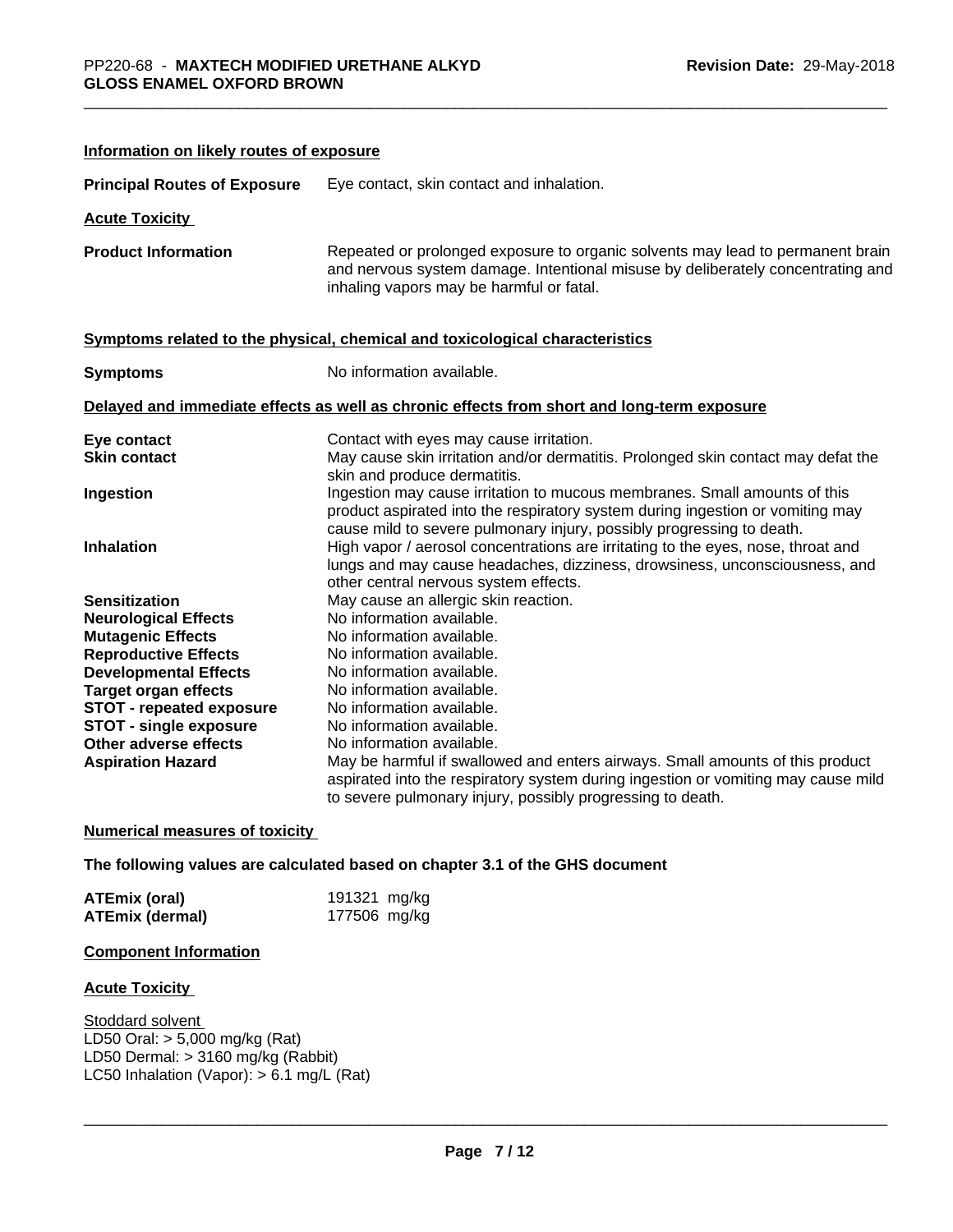Kaolin LD50 Oral: > 5000 mg/kg (Rat) Iron oxide LD50 Oral: > 5000 mg/kg (Rat) vendor data Distillates, petroleum, hydrotreated light LD50 Oral: > 5,000 mg/kg (Rat) LD50 Dermal: > 3,000 mg/kg (Rabbit) Carbon black LD50 Oral: > 15400 mg/kg (Rat) LD50 Dermal: > 3000 mg/kg (Rabbit) Methyl ethyl ketoxime LD50 Oral: 930 mg/kg (Rat) LD50 Dermal: 200 µL/kg (Rabbit) LC50 Inhalation (Vapor): > 4.8 mg/L (Rat) Ethyl benzene LD50 Oral: mg/kg (Rat) LD50 Dermal: > mg/kg (Rabbit) LC50 Inhalation (Vapor): mg/m<sup>3</sup> (Rat, 2 hr.) Titanium dioxide LD50 Oral: > 10000 mg/kg (Rat)

# **Carcinogenicity**

*The information below indicateswhether each agency has listed any ingredient as a carcinogen:.*

| <b>Chemical name</b>         | <b>IARC</b>         | <b>NTP</b> | <b>OSHA</b> |
|------------------------------|---------------------|------------|-------------|
|                              | 2B - Possible Human |            | Listed      |
| Carbon black                 | Carcinogen          |            |             |
|                              | 2B - Possible Human |            | Listed      |
| Cobalt bis(2-ethylhexanoate) | Carcinogen          |            |             |
|                              | 2B - Possible Human |            | Listed      |
| Ethyl benzene                | Carcinogen          |            |             |
|                              | 2B - Possible Human |            | Listed      |
| Titanium dioxide             | Carcinogen          |            |             |

• Although IARC has classified titanium dioxide as possibly carcinogenic to humans (2B), their summary concludes: "No significant exposure to titanium dioxide is thought to occur during the use of products in which titanium dioxide is bound to other materials, such as paint."

• Cobalt and cobalt compounds are listed as possible human carcinogens by IARC (2B). However, there is inadequate evidence of the carcinogenicity of cobalt and cobalt compounds in humans.

### **Legend**

IARC - International Agency for Research on Cancer NTP - National Toxicity Program OSHA - Occupational Safety & Health Administration

**12. ECOLOGICAL INFORMATION**

# **Ecotoxicity Effects**

The environmental impact of this product has not been fully investigated.

# **Product Information**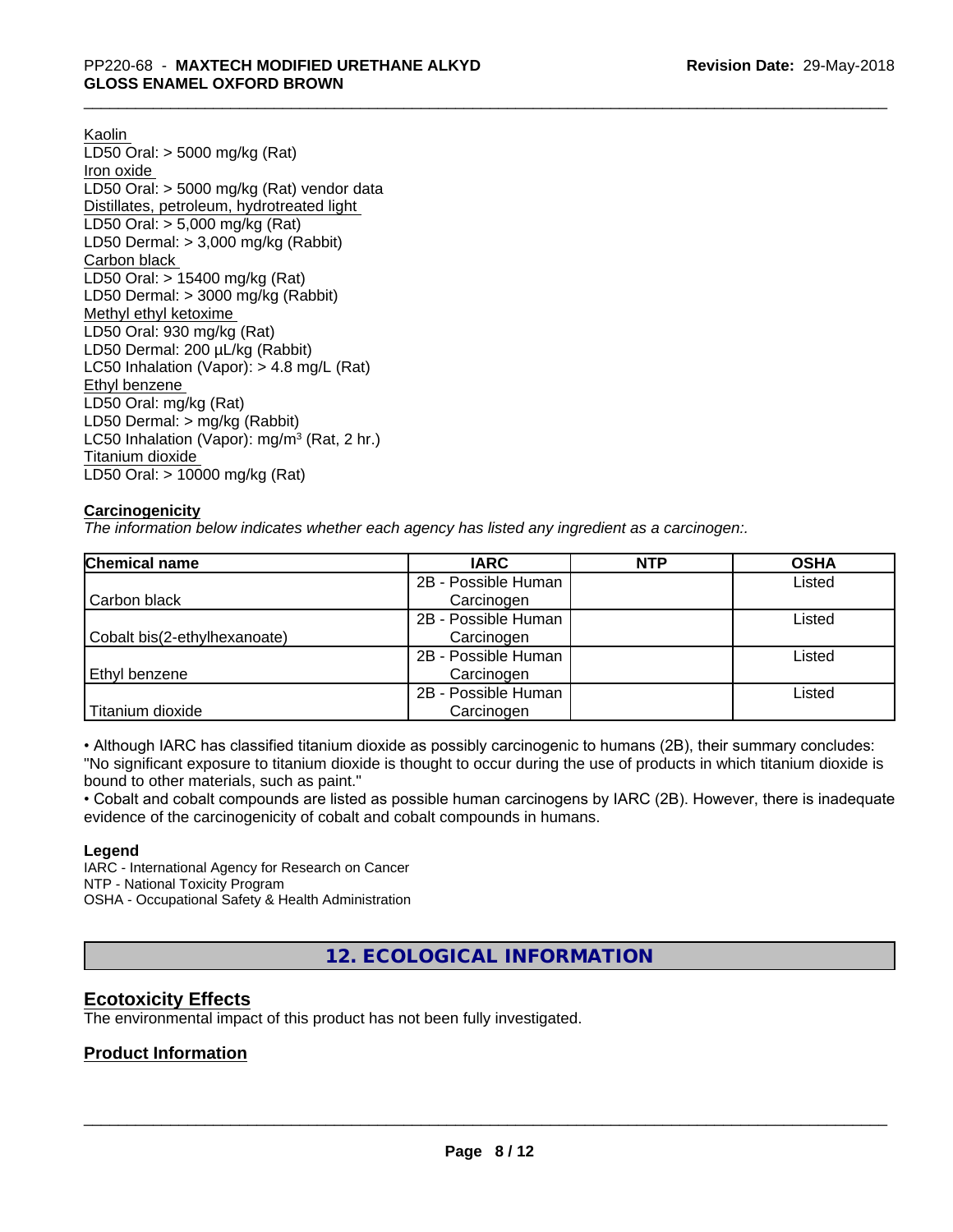# **Acute Toxicity to Fish**

No information available

#### **Acute Toxicity to Aquatic Invertebrates**

No information available

# **Acute Toxicity to Aquatic Plants**

No information available

### **Persistence / Degradability**

No information available.

#### **Bioaccumulation**

No information available.

# **Mobility in Environmental Media**

No information available.

### **Ozone**

No information available

### **Component Information**

### **Acute Toxicity to Fish**

Methyl ethyl ketoxime LC50: 48 mg/L (Bluegill sunfish - 96 hr.) Ethyl benzene LC50: 12.1 mg/L (Fathead Minnow - 96 hr.) Titanium dioxide  $LC50:$  > 1000 mg/L (Fathead Minnow - 96 hr.)

# **Acute Toxicity to Aquatic Invertebrates**

Methyl ethyl ketoxime EC50: 750 mg/L (Daphnia magna - 48 hr.) Ethyl benzene EC50: 1.8 mg/L (Daphnia magna - 48 hr.)

# **Acute Toxicity to Aquatic Plants**

Ethyl benzene EC50: 4.6 mg/L (Green algae (Scenedesmus subspicatus), 72 hrs.)

# **13. DISPOSAL CONSIDERATIONS**

| <b>Waste Disposal Method</b>   | Dispose of in accordance with federal, state, and local regulations. Local<br>requirements may vary, consult your sanitation department or state-designated<br>environmental protection agency for more disposal options. |
|--------------------------------|---------------------------------------------------------------------------------------------------------------------------------------------------------------------------------------------------------------------------|
| <b>Empty Container Warning</b> | Emptied containers may retain product residue. Follow label warnings even after                                                                                                                                           |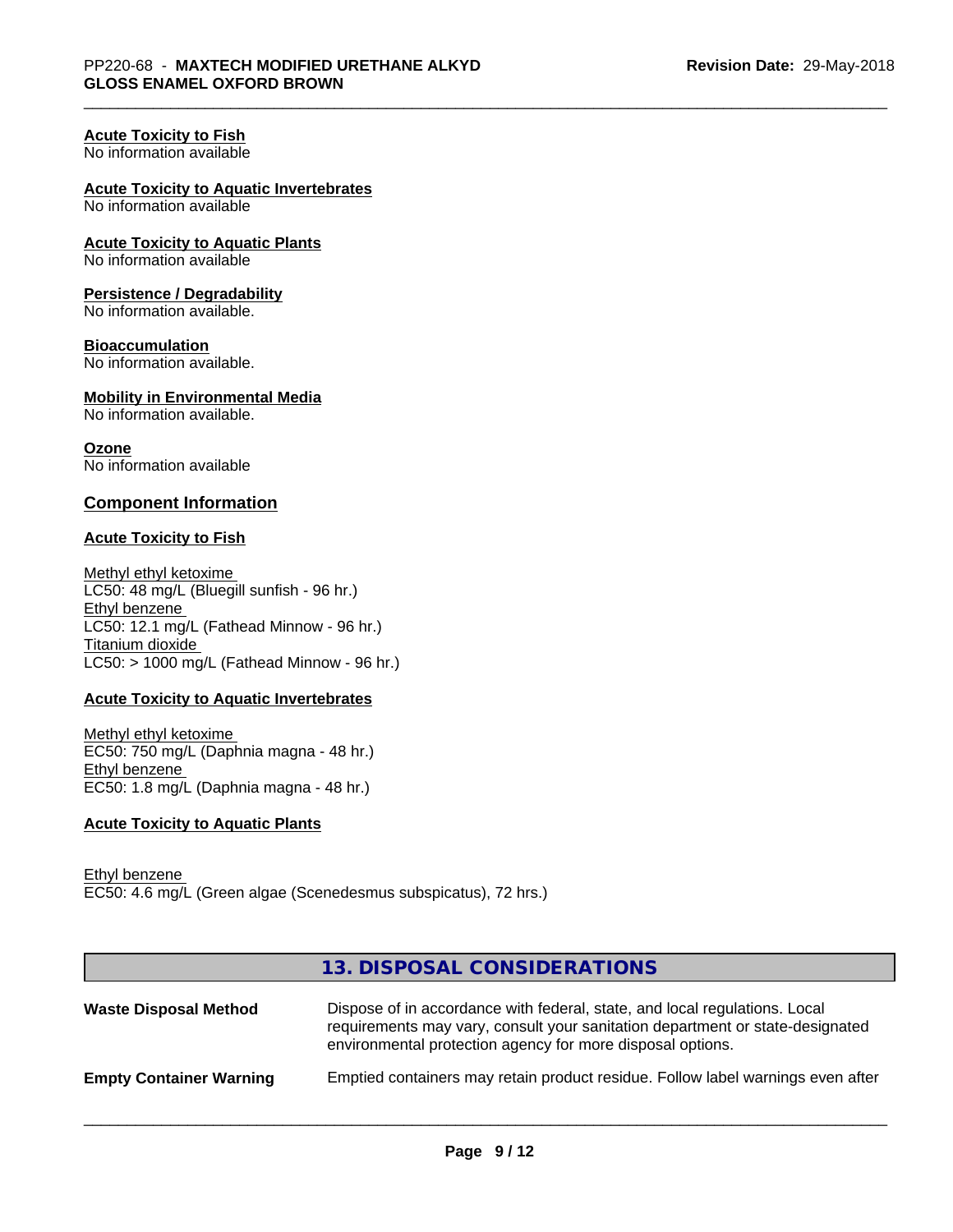container is emptied. Residual vapors may explode on ignition.

# **14. TRANSPORT INFORMATION**

| <b>DOT</b>                  |                                                                                                                                                                                                                                   |  |  |
|-----------------------------|-----------------------------------------------------------------------------------------------------------------------------------------------------------------------------------------------------------------------------------|--|--|
| <b>Proper Shipping Name</b> | <b>PAINT</b>                                                                                                                                                                                                                      |  |  |
| <b>Hazard class</b>         | 3                                                                                                                                                                                                                                 |  |  |
| UN-No.<br>UN1263            |                                                                                                                                                                                                                                   |  |  |
| <b>Packing Group</b>        | Ш                                                                                                                                                                                                                                 |  |  |
| <b>Description</b>          | UN1263, PAINT, 3, III, Marine Pollutant (Stoddard solvent)                                                                                                                                                                        |  |  |
|                             | In the US this material may be reclassified as a Combustible Liquid and is not regulated in containers of less than<br>119 gallons (450 liters) via surface transportation (refer to 49CFR173.120(b)(2) for further information). |  |  |
| <b>ICAO / IATA</b>          | Contact the preparer for further information.                                                                                                                                                                                     |  |  |
| <b>IMDG / IMO</b>           | Contact the preparer for further information.                                                                                                                                                                                     |  |  |

**15. REGULATORY INFORMATION**

# **International Inventories**

| <b>TSCA: United States</b> | Yes - All components are listed or exempt. |
|----------------------------|--------------------------------------------|
| <b>DSL: Canada</b>         | Yes - All components are listed or exempt. |

# **Federal Regulations**

#### **SARA 311/312 hazardous categorization**

| Acute health hazard               | Yes |  |
|-----------------------------------|-----|--|
| Chronic Health Hazard             | Yes |  |
| Fire hazard                       | Yes |  |
| Sudden release of pressure hazard | N٥  |  |
| Reactive Hazard                   | N٥  |  |

# **SARA 313**

Section 313 of Title III of the Superfund Amendments and Reauthorization Act of 1986 (SARA). This product contains a chemical or chemicals which are subject to the reporting requirements of the Act and Title 40 of the Code of Federal Regulations, Part 372:

| <b>Chemical name</b>                                                                                                    | CAS No.        | Weight-% | <b>CERCLA/SARA 313</b><br>(de minimis concentration) |
|-------------------------------------------------------------------------------------------------------------------------|----------------|----------|------------------------------------------------------|
| Ethyl benzene                                                                                                           | $100 - 41 - 4$ | 0.5      | 0.1                                                  |
| Clean Air Act, Section 112 Hazardous Air Pollutants (HAPs) (see 40 CFR 61)<br>This product contains the following HAPs: |                |          |                                                      |
| <b>Chemical name</b>                                                                                                    | CAS No.        | Weight-% | <b>Hazardous Air Pollutant</b>                       |
| Ethyl benzene                                                                                                           | $100 - 41 - 4$ | 0.5      | (HAP)<br>Listed                                      |
|                                                                                                                         |                |          |                                                      |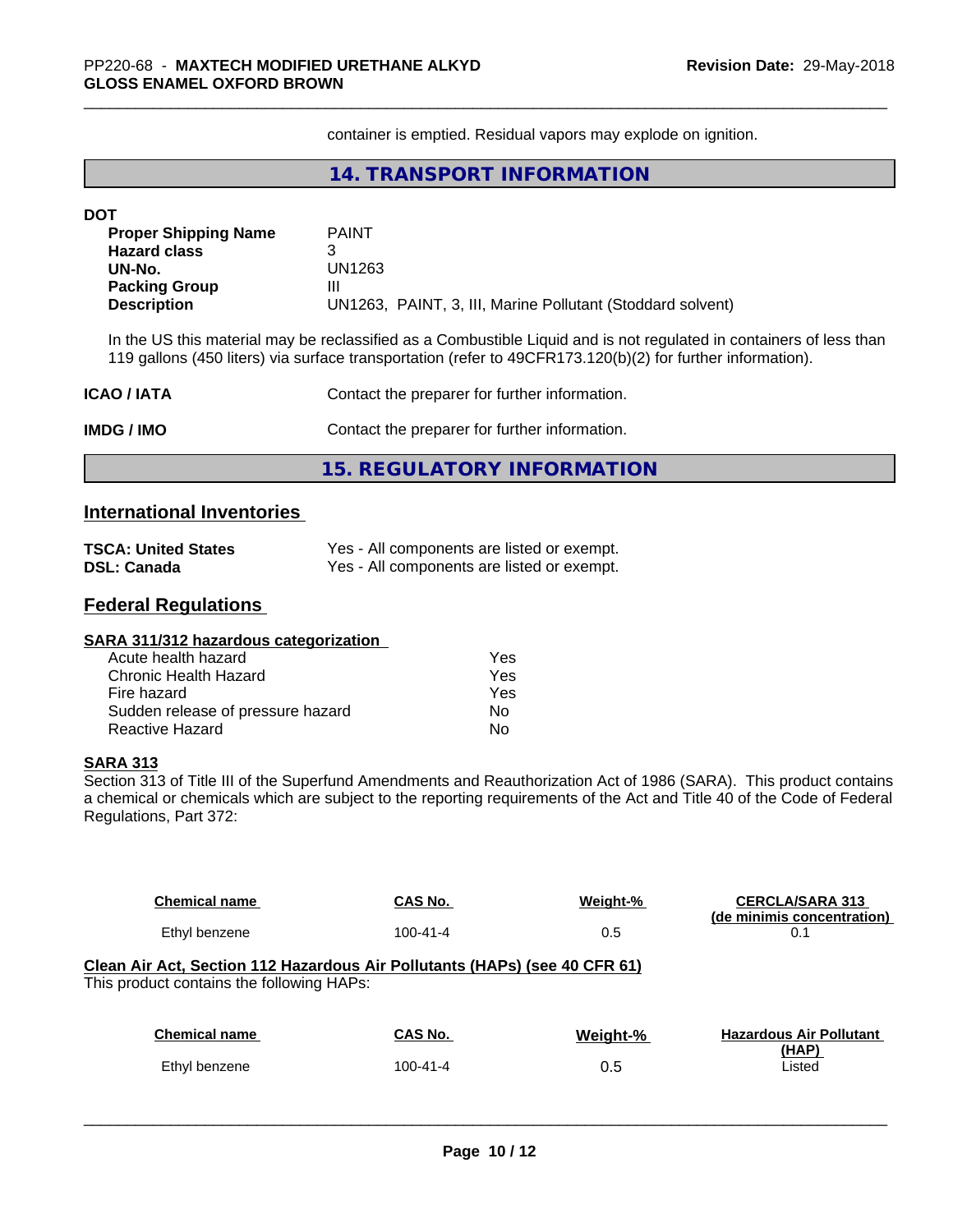# **US State Regulations**

# **California Proposition 65**

**A** WARNING: Cancer and Reproductive Harm– www.P65warnings.ca.gov

### **State Right-to-Know**

| <b>Chemical name</b> | <b>Massachusetts</b> | <b>New Jersey</b> | Pennsylvania |
|----------------------|----------------------|-------------------|--------------|
| Stoddard solvent     |                      |                   |              |
| Limestone            |                      |                   |              |
| Kaolin               |                      |                   |              |
| Iron oxide           |                      |                   |              |
| Carbon black         |                      |                   |              |

#### **Legend**

X - Listed

# **16. OTHER INFORMATION**

| HMIS | Health: $1^*$ | <b>Flammability: 2</b> | <b>Reactivity: 0 PPE: -</b> |  |
|------|---------------|------------------------|-----------------------------|--|
|      |               |                        |                             |  |

### **HMIS Legend**

0 - Minimal Hazard

- 1 Slight Hazard
- 2 Moderate Hazard
- 3 Serious Hazard
- 4 Severe Hazard
- \* Chronic Hazard
- X Consult your supervisor or S.O.P. for "Special" handling instructions.

*Note: The PPE rating has intentionally been left blank. Choose appropriate PPE that will protect employees from the hazards the material will present under the actual normal conditions of use.*

*Caution: HMISÒ ratings are based on a 0-4 rating scale, with 0 representing minimal hazards or risks, and 4 representing significant hazards or risks. Although HMISÒ ratings are not required on MSDSs under 29 CFR 1910.1200, the preparer, has chosen to provide them. HMISÒ ratings are to be used only in conjunction with a fully implemented HMISÒ program by workers who have received appropriate HMISÒ training. HMISÒ is a registered trade and service mark of the NPCA. HMISÒ materials may be purchased exclusively from J. J. Keller (800) 327-6868.*

 **WARNING!** If you scrape, sand, or remove old paint, you may release lead dust. LEAD IS TOXIC. EXPOSURE TO LEAD DUST CAN CAUSE SERIOUS ILLNESS, SUCH AS BRAIN DAMAGE, ESPECIALLY IN CHILDREN. PREGNANT WOMEN SHOULD ALSO AVOID EXPOSURE. Wear a NIOSH approved respirator to control lead exposure. Clean up carefully with a HEPA vacuum and a wet mop. Before you start, find out how to protect yourself and your family by contacting the National Lead Information Hotline at 1-800-424-LEAD or log on to www.epa.gov/lead.

**Prepared By** Product Stewardship Department Benjamin Moore & Co. 101 Paragon Drive Montvale, NJ 07645 800-225-5554